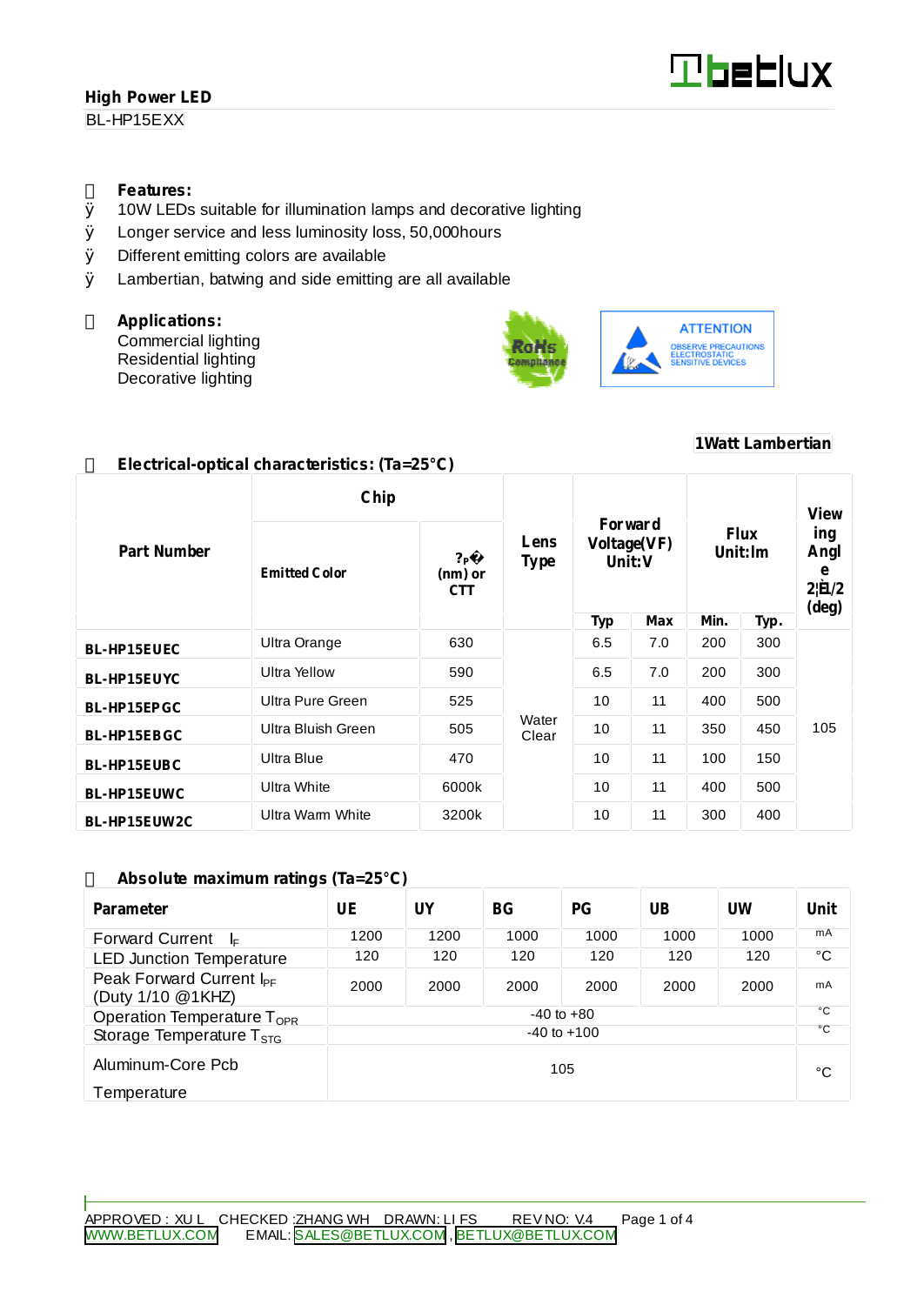

BL-HP15EXX

## **Package configuration & Internal circuit diagram**

| <b>COMMERCE COMME</b>    |  |
|--------------------------|--|
|                          |  |
|                          |  |
|                          |  |
|                          |  |
|                          |  |
|                          |  |
|                          |  |
|                          |  |
|                          |  |
|                          |  |
|                          |  |
|                          |  |
|                          |  |
|                          |  |
|                          |  |
|                          |  |
|                          |  |
|                          |  |
|                          |  |
|                          |  |
|                          |  |
|                          |  |
|                          |  |
|                          |  |
| <b>CONSTANTINO</b>       |  |
|                          |  |
|                          |  |
|                          |  |
|                          |  |
|                          |  |
|                          |  |
|                          |  |
|                          |  |
|                          |  |
|                          |  |
| <u> 1999 - Pa</u>        |  |
|                          |  |
|                          |  |
|                          |  |
| <b>District Property</b> |  |
|                          |  |
|                          |  |
|                          |  |
|                          |  |
|                          |  |
|                          |  |

Notes:

- 1. All dimensions are in millimeters (inches)
- 2. Tolerance is 0.25(0.01")unless otherwise noted.
- 3. Specifications are subject to change without notice.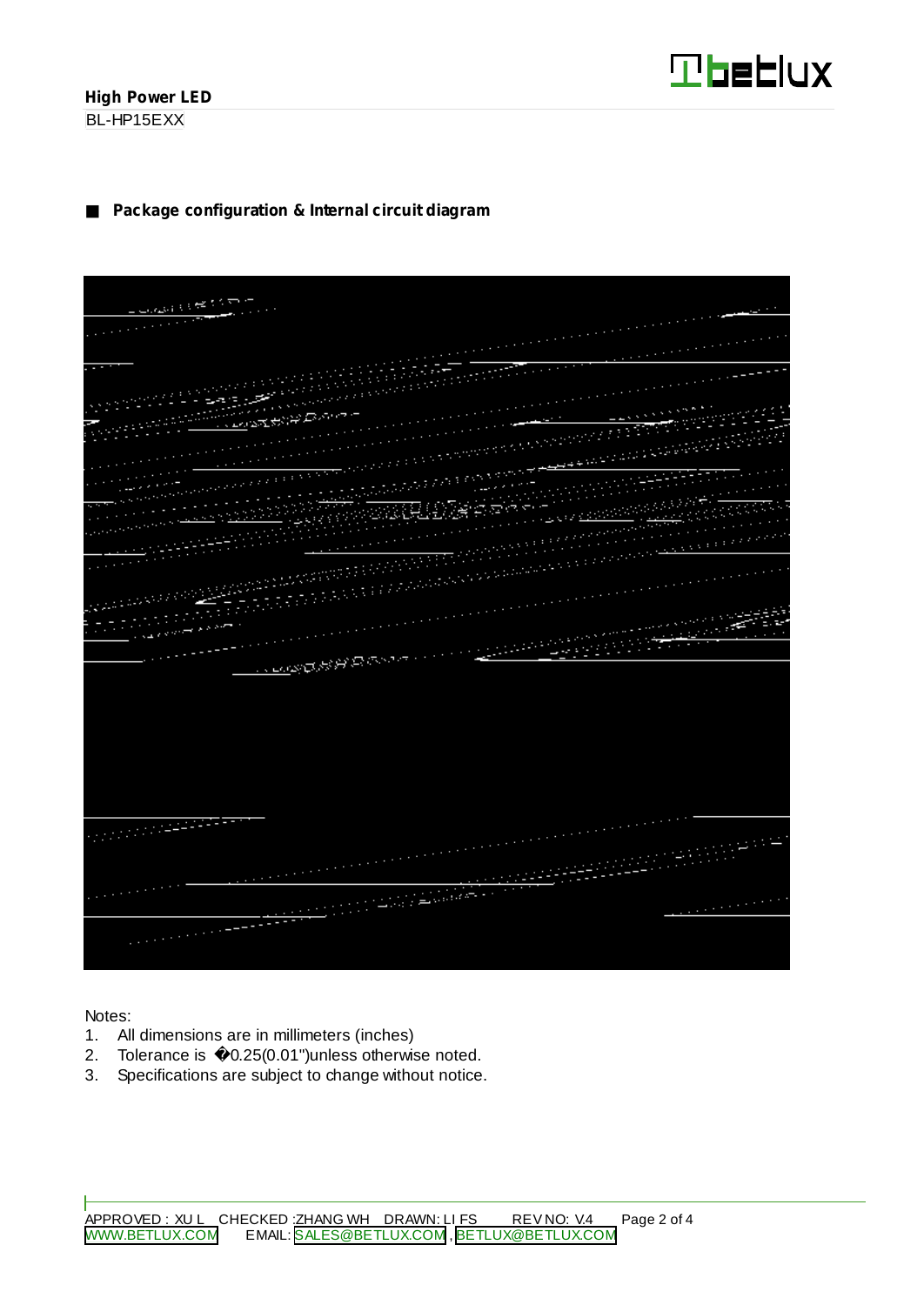BL-HP15EXX

#### **Typical electrical-optical characteristics curves:**



- (1) GaAsP/GaAs 655nm/Red
- (2) GaP 570nm/Yellow Green
- (3) GaAsP/GaP 585nm/Yellow
- (4) GaAsp/GaP 635nm/Orange & Hi-Eff Red
- (5) GaP 700nm/Bright Red
- (6) GaAlAs/GaAs 660nm/Super Red
- (8) GaAsP/GaP 610nm/Super Red
- (9) GaAlAs 880nm
- (10) GaAs/GaAs & GaAlAs/GaAs 940nm
- (A) GaN/SiC 430nm/Blue
- (B) InGaN/SiC 470nm/Blue
- (C) InGaN/SiC 505nm/Ultra Green
- (D) InGaAl/SiC 525nm/Ultra Green



FORWARD VOLTAGE (Vf) FORWARD CURRENT VS. FORWARD VOLTAGE



RELATIVE LUMINOUS INTENSITY VS. FORWARD CURRENT FORWARD CURRENT (mA)



AMBIENT TEMPERATURE Ta( ) FORWARD CURRENTVS. AMBIENT TEMPERATURE



NOTE:25 free air temperature unless otherwise specified